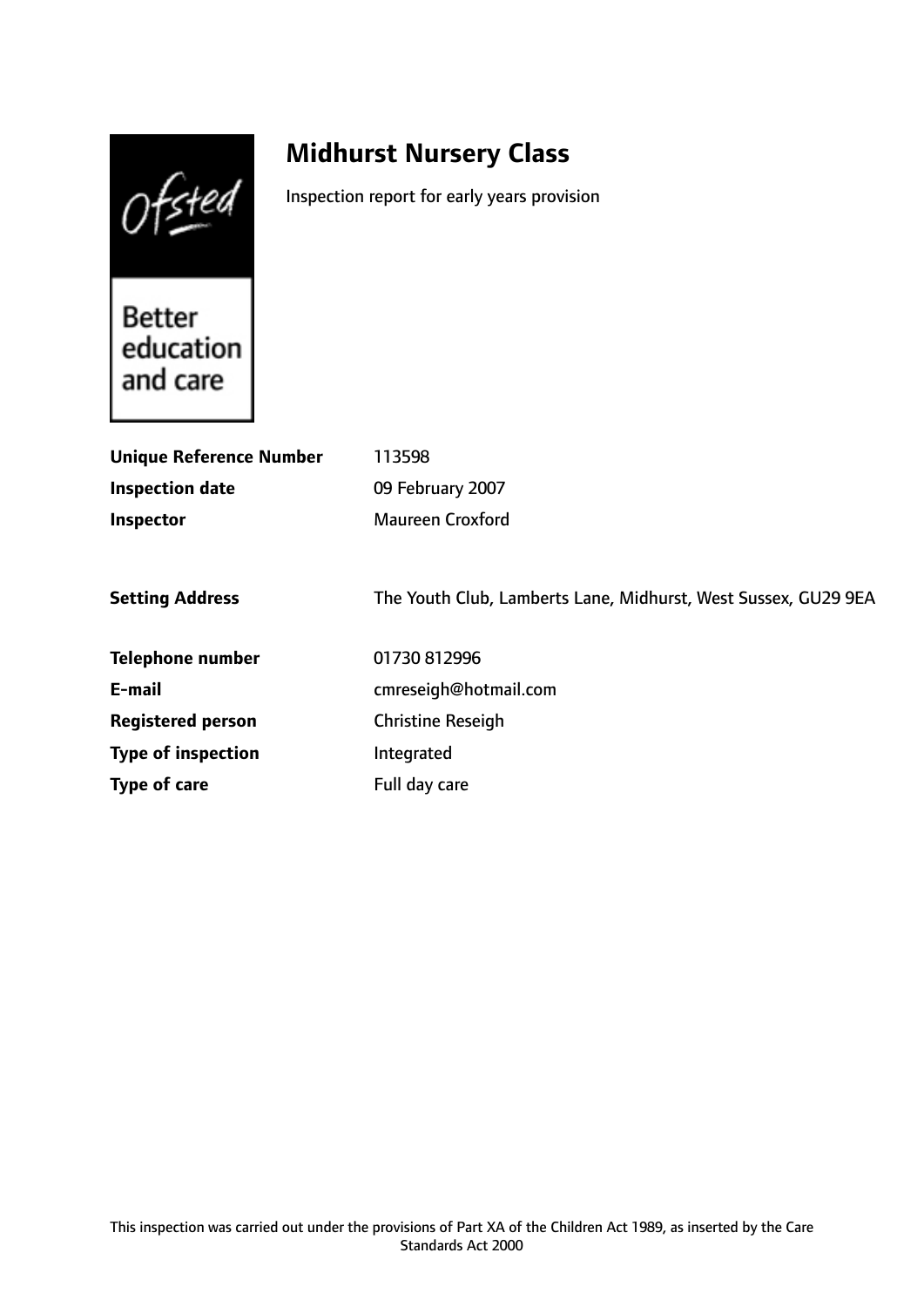## **ABOUT THIS INSPECTION**

The purpose of this inspection is to assure government, parents and the public of the quality of childcare and, if applicable, of nursery education. The inspection was carried out under Part XA Children Act 1989 asintroduced by the Care Standards Act 2000 and, where nursery education is provided, under Schedule 26 of the School Standards and Framework Act 1998.

This report details the main strengths and any areas for improvement identified during the inspection. The judgements included in the report are made in relation to the outcomes for children set out in the Children Act 2004; the National Standards for under 8s day care and childminding; and, where nursery education is provided, the *Curriculum guidance for the foundation stage.*

The report includes information on any complaints about the childcare provision which Ofsted has received since the last inspection or registration or 1 April 2004 whichever is the later.

## **The key inspection judgements and what they mean**

*Outstanding: this aspect of the provision is of exceptionally high quality Good: this aspect of the provision is strong Satisfactory: this aspect of the provision is sound Inadequate: this aspect of the provision is not good enough*

For more information about early years inspections, please see the booklet *Are you ready for your inspection?* which is available from Ofsted's website: *www.ofsted.gov.uk.*

## **THE QUALITY AND STANDARDS OF THE CARE AND NURSERY EDUCATION**

On the basis of the evidence collected on this inspection:

The quality and standards of the care are good. The registered person meets the National Standards for under 8s day care and childminding.

The quality and standards of the nursery education are outstanding.

## **WHAT SORT OF SETTING IS IT?**

The Midhurst Nursery was registered in 1992 and is privately owned. The nursery is based within the Midhurst Youth Club, in West Sussex. Children have the use of four rooms with toilet, washing and kitchen facilities provided. Children attend for a variety of sessions. The nursery serves children and families from the local area and surrounding villages and opens five days a week during school term times. Sessions are from 9.00am until 3.00pm on Monday, 9.00am until 12.15pm on Tuesday and Thursday and from 9.00am until 1.00pm on Wednesday and Friday. The group is registered for 26 children each session aged from two years to five years. It is the policy of the nursery to accept children from two years and six months. At the time of the inspection, 38 children were on the register, including 20 three-year-olds and 5 four-year-olds who are in receipt of funding.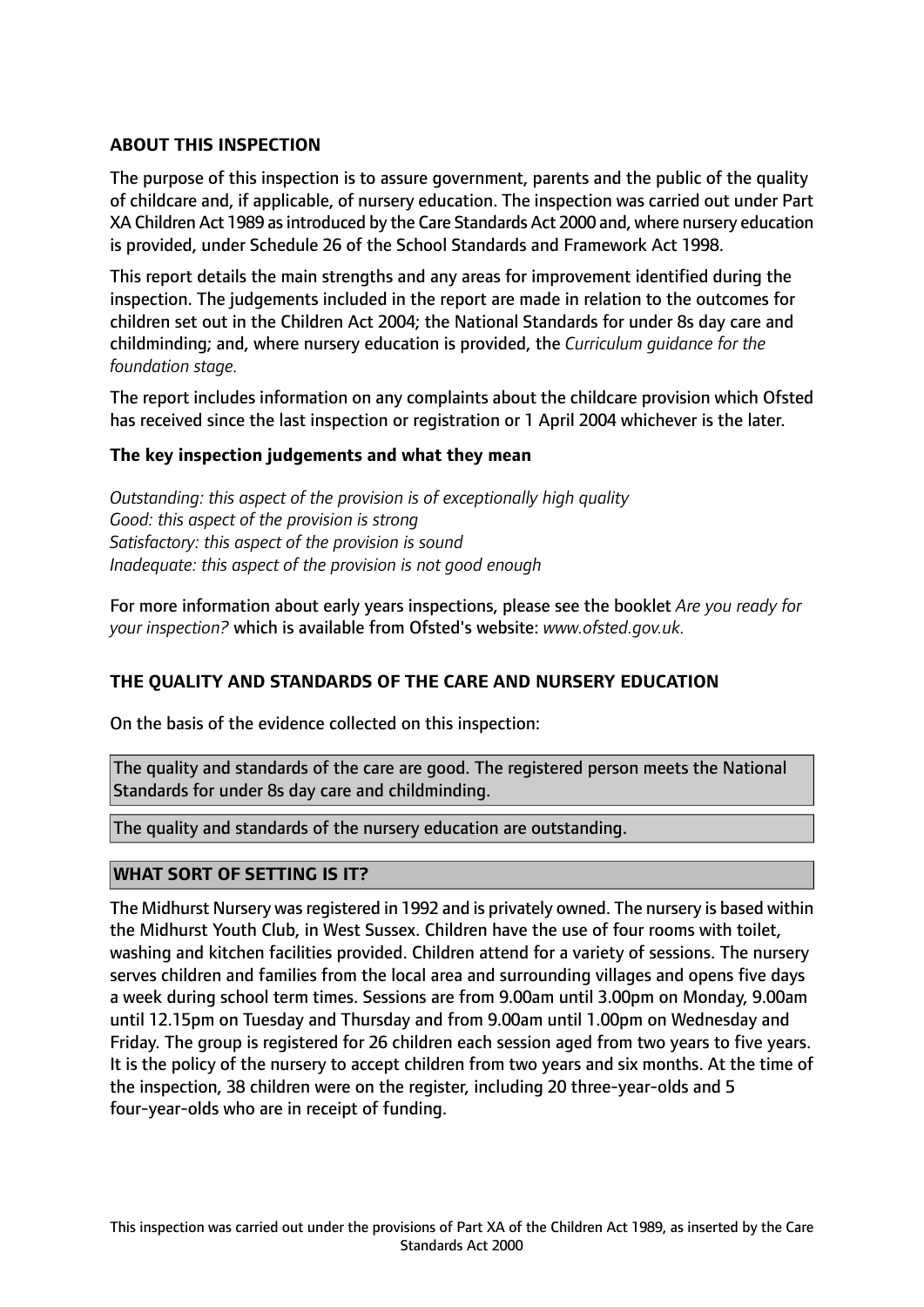The provision has procedures in place to offer support to children with learning difficulties, physical disabilities and children who speak English as an additional language. At the time of the inspection, six members of staff are employed to work with the children. All members of staff hold relevant early years qualifications. The group receives support from a mentor from the local authority.

## **THE EFFECTIVENESS OF THE PROVISION**

## **Helping children to be healthy**

The provision is outstanding.

Evidence shows that many exciting and worthwhile activities are planned to help children understand and follow good hygiene procedures. Their good health is promoted very effectively as staff encourage them to wash their hands regularly, for example, before the cooking activity and after using the toilet. Children use cleansing gel before snack time to ensure that they are protected from bacteria. Staff use anti-bacterial cleaners on all surfaces including the toilets and basins. They wear gloves when dealing with bodily fluids, for example, after an accident.

All members of staff hold first aid certificates and these are displayed on the notice board so that parents are aware of the staff qualifications. Excellent arrangements are in place for the administration of medication, for example written permission from parents, records and storage. Staff will administer only medication prescribed by a doctor.

Children enjoy healthy snacks provided by the setting, including rice cakes, cheese, milk and water. They are learning about healthy eating through interesting, well-planned topics. Timetables show snack times as regular and purposeful periods and time is planned for children to enjoy their food and drinks as social occasions. Parents provide lunch boxes for children who have their midday meal at the provision and these are stored appropriately.

Children develop an extremely positive attitude to physical exercise and benefit from the very well planned play in the provision and the fully enclosed garden. During the inspection, the planning is adapted because of the weather, which enables children to enjoy pulling each other on sledges in the snow. Evidence shows staff create many opportunities for children to enjoy a wide range of physical equipment such as balls, sit-and-ride toys and balancing equipment with confidence and ease. All children are developing a good sense of spatial awareness, both inside and outside, as they move around the setting with confidence. Staff have an excellent understanding of how young children develop, which contributes to their good health and physical development.

## **Protecting children from harm or neglect and helping them stay safe**

The provision is good.

Children feel very welcome in the provision as staff greet them and their parents at the entrance to the premises. Staff offer children individual help if required to change into their indoor shoes. The planned activities for the session are displayed on a notice board using photographs and parents can help their child choose what they would like to do. Children enter the provision happily; self register and settle quickly into their chosen activities. They feel valued as their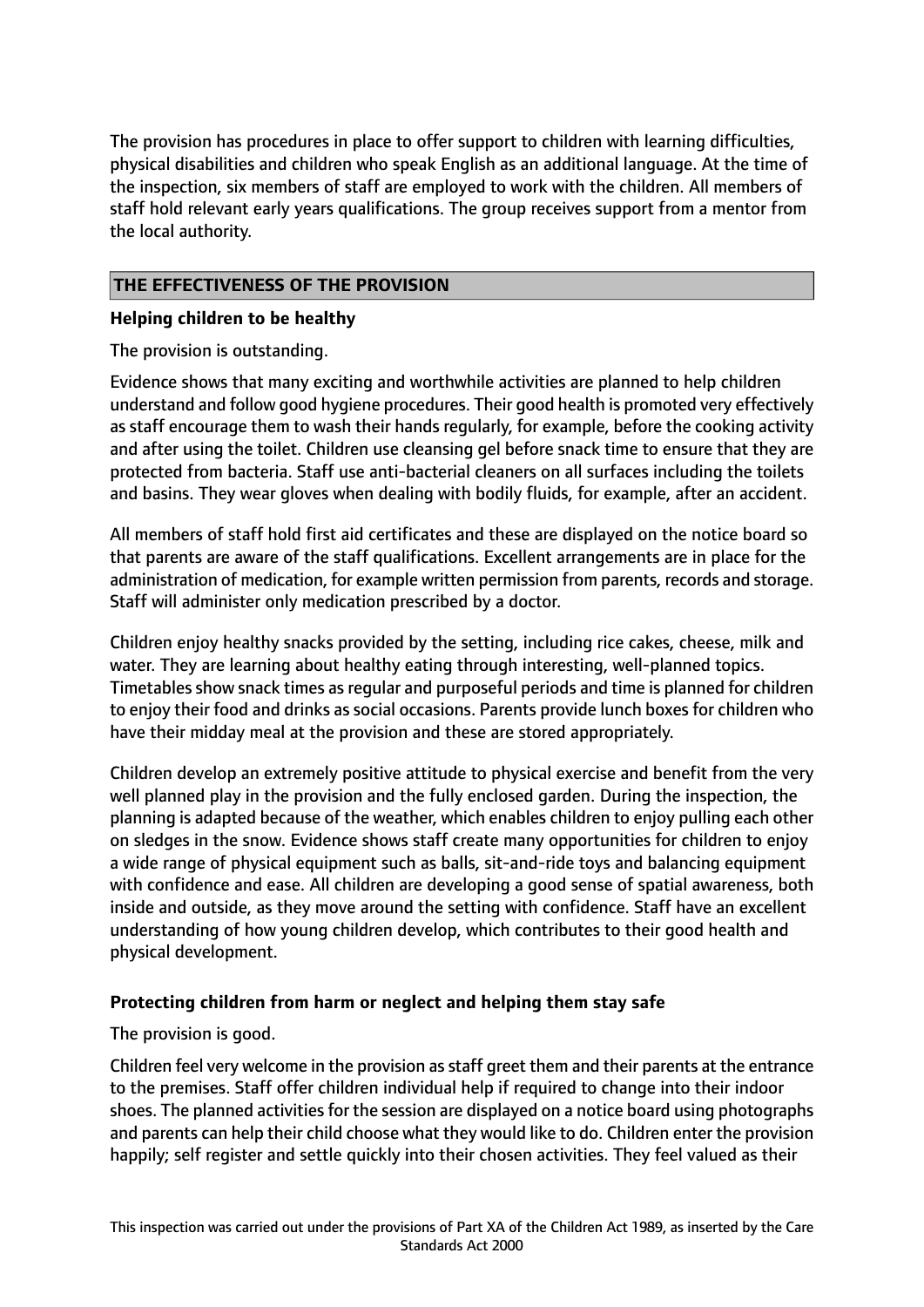artwork and photographs of them enjoying their activities are attractively displayed in all areas the nursery.

The premises have good safety features such as locked and alarmed doors and a secure, fully enclosed garden area for outside play. This ensures that children are unable to leave the premises unsupervised. The excellent deployment of staff and the well laid out rooms ensure that children can be seen at all times. All visitors are signed in and out of the visitor's book and are included on the self-registration board. The premises provide plenty of space to offer a range of activities, and promote the children's development. They are maintained to an acceptable standard and the temperature is appropriate.

Children move confidently and safely around the premises, including the outside areas. Suitable child sized tables and chairs allow children to be comfortable and to eat and play together. Children are able to access their own resources with ease and in safety, as most toys and equipment are stored in low-level cupboards. There are suitable areas available for children to rest and relax in comfort. Children are sufficiently challenged as the provider and staff ensure that they have access to extensive range of stimulating and exciting activities and resources.

The provider has ensured that children are kept safe at all times. A health and safety officer has been appointed who ensures that issues are discussed at staff meetings. Hazards to children are reduced as staff carry out regular comprehensive risk assessments of the premises and when on outings to minimise identified risks. Staff ensure that all toys and equipment are suitable for the age and stage of development and adapt activities so that all children are able to be involved.

Children learn to keep themselves safe as staff discuss the provision's rules with them. They are discovering that the provision has boundaries and limits. Clearly defined procedures for emergency evacuation of the building are in place, which are understood by staff, who carry out regular fire drills.

Children are protected because staff understand their role and responsibilities in safeguarding children. Appropriate procedures and policies, which staff put into practice when necessary, are available to parents. The provider is the designated person and staff fully understand the importance of confidentiality.

## **Helping children achieve well and enjoy what they do**

The provision is outstanding.

Children enjoy the extremely stimulating range of resources and experiences provided by staff who plan for the younger children and the curriculum for the funded children. The provider and staff plan activities very well, which enhances the quality of experiences offered to all children in their care. Staff carefully observe and record what children are able to do which helps staff identify significant steps of achievement and shows what a child understands and is able to achieve. Activities are evaluated to ensure the individual needs of all children are met and their welfare promoted. Children benefit from staff working closely with parents and outside agencies, including health visitors, a mentor from the local authority and the reception teachers from local schools.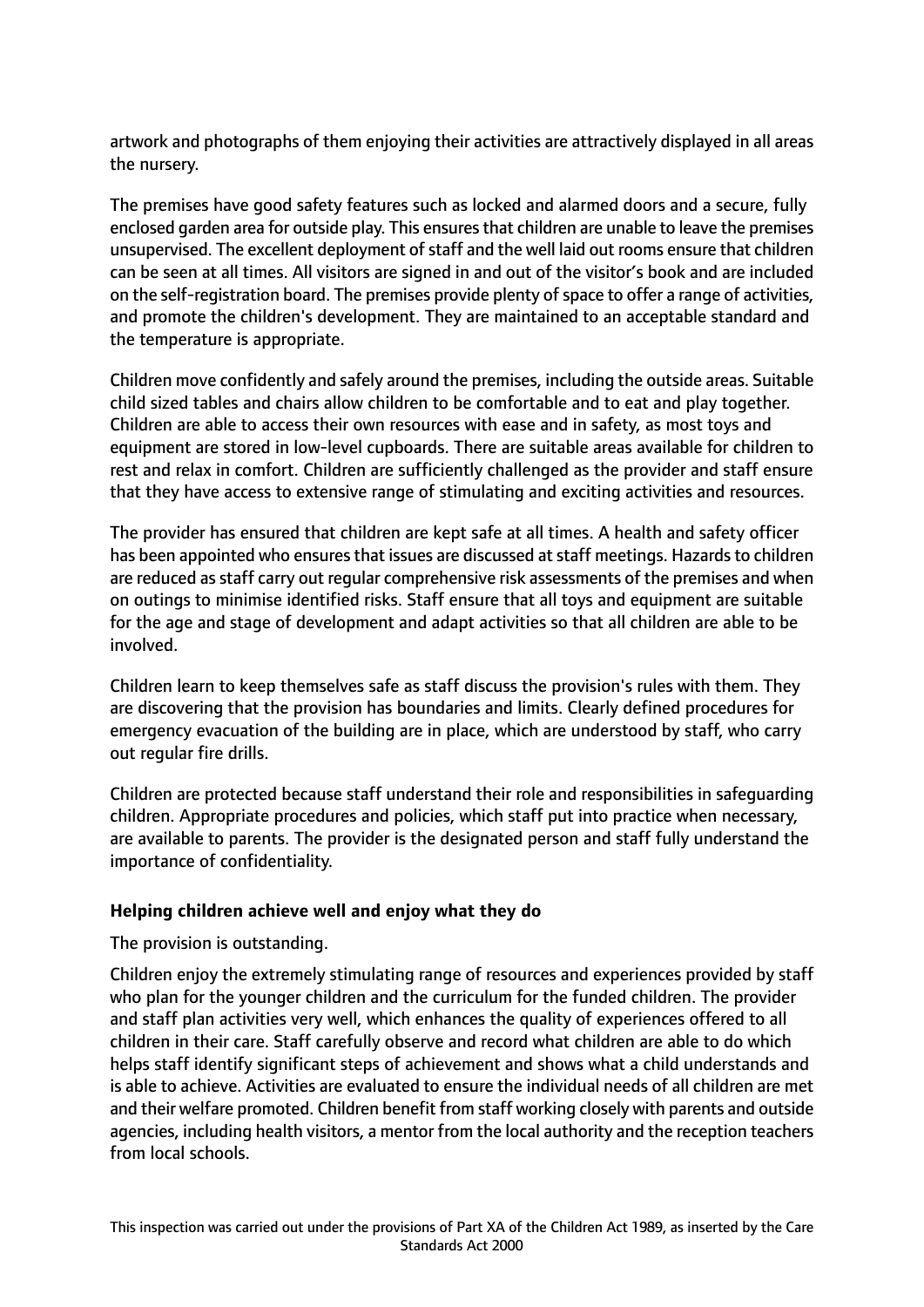Children build warm relationships with all staff, who know them well, and offer them praise and encouragement when appropriate. Staff help children to develop positive relationships with their peers and respect their opinions. They meet the children's needs through appropriate interactions which helps to promote their self-esteem, including good eye contact, conversation, listening and cuddles. Staff provide a warm and secure environment in which children are able to develop their confidence and independence. For example, pouring their own drinks, helping others at snack time and dressing for outside play.

Children receive many worthwhile opportunities to use all of their senses to explore a wide range of textures and media, such as sand, water, cooking and dough. They benefit from consistent routines between home and nursery, which helps to secure children's sense of belonging and emotional well-being.

Staff plan many opportunities for all children to use their imagination. The children thoroughly enjoy the music and movement session, imagining themselves to be astronauts, floating in space in their spacecraft, spinning like planets and landing on the moon. They pretend to take giant steps on the moon and then 'drive' the 'moon buggy' over the rocks.

#### Nursery Education

The quality of teaching and children'slearning is outstanding. Children make very good progress towards the early learning goals and engage in a wide range of experiences and activities covering all areas of learning. This is recorded in photographs, children's work and written observations. The nursery staff are extremely well qualified and experienced, and use their extensive knowledge of the Foundation Stage to plan a very stimulating curriculum. As a result, children are well motivated and make many good links in their learning.

Staff monitor children's progress and planning takes into account of what more able children can do and how they will be sufficiently challenged. Staff extend the children naturally during activities, for example discussing with children what it might be like on the moon. Excellent procedures are in place for children with learning difficulties, enabling them to make very good progress towards individual targets. Several staff have attended training for children with learning difficulties.

Children are becoming increasingly self-assured and are confident enough to try new activities and speak in a familiar group. They are very comfortable in the provision and have a very positive attitude to learning. They play well together, develop very good relationships with staff and their peers, and are sensitive to the needs of others. They co-operate during play taking turns and negotiate which equipment they wish to use. Staff actively encourage children to work together in groups, such as building snowmen, to enable them to relate to their peers. They are encouraged by staff to be polite and behave well.

Children are extremely interested in their activities and show very good levels of perseverance and concentration, for example, during the music and movement session. Staff act as positive role models through their own enthusiasm for learning and encourage children to talk about their home and community life. Activities and resources are easily accessible to children, which enables them to easily make choices about their play and develop their independence. For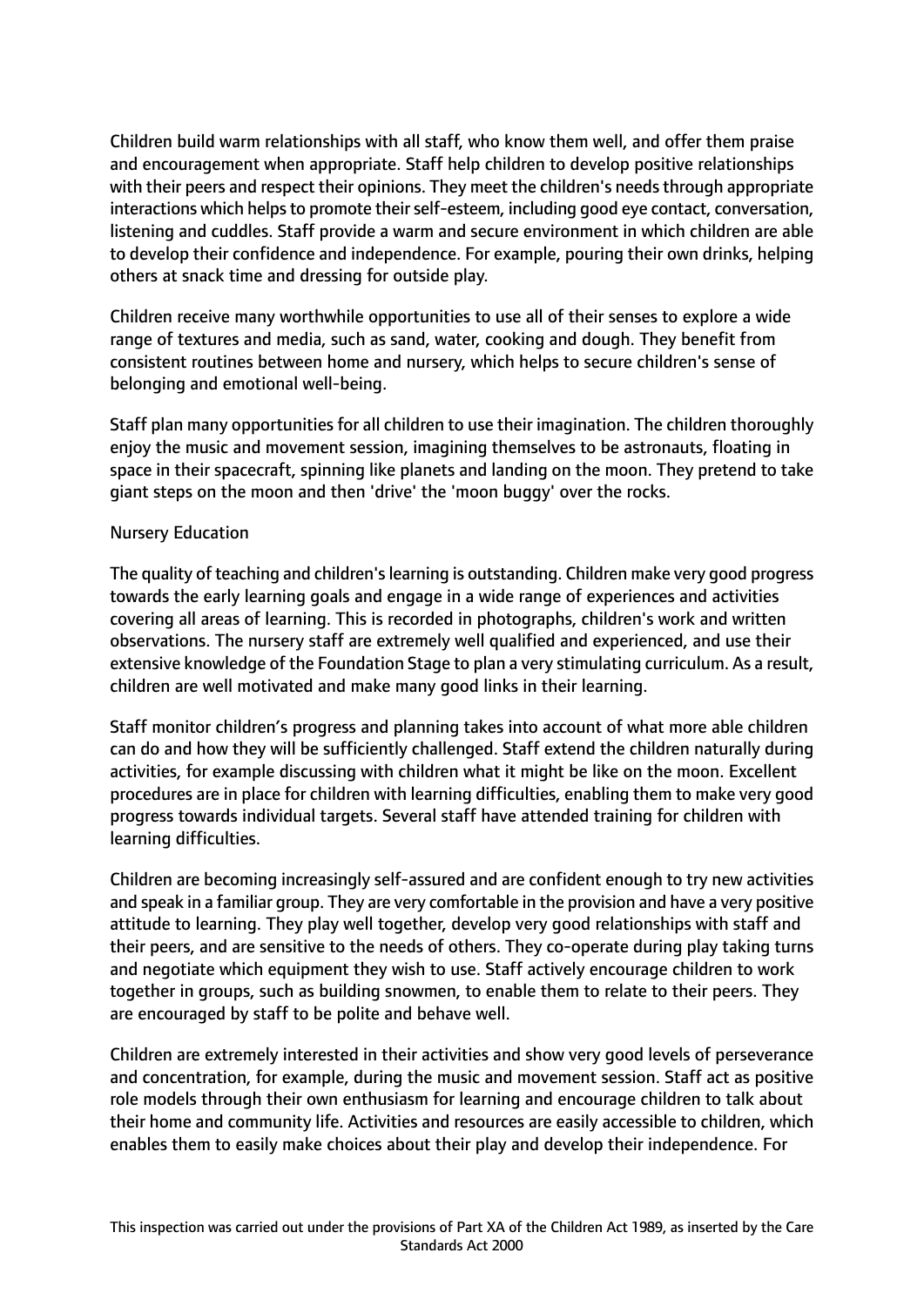example, during the craft activity a three-year-old chooses his own resources from low-level storage units, when making a collage of a robot. Children are learning to dress and undress independently. They are able to put on outside clothing, including dungarees and boots before going into the garden. During the inspection, older children are observed helping less able children with their coats and gloves.

Children interact very well with their peers and staff and take turnsin conversation, for example, a group of three and four-year-olds tell the inspector about the 'moon cakes' they have made. Children practise early reading and writing skills and are beginning to link sounds to letters. Staff encourage them to mark-make and the more able children use recognisable letters when writing their own name. Most children are able to use a pencil and hold it effectively to form recognisable letters.

Good visual aids are available to children, including name labels, pictorial timelines, photographs with captions, and the use of sign language by staff. They encourage children to explain what they are trying to achieve and to reflect on past events and experiences. Children have very good access to a range of books and listen avidly to stories read by staff, who extend their vocabulary which results in children exploring the meaning and sound of words. The older children are beginning to make up their own stories, for example, when dressed as astronauts and playing in a large cardboard rocket.

Children count independently with confidence during daily routines and everyday activities. They say and use number in order in familiar contexts. They show an interest in numbers and enjoy singing simple number rhymes and songs. Most children are beginning to use one number name for each item they count and some select the correct numeral to represent a number of objects. Good use of number lines and friezes ensure that children see numbers as labels. Children use appropriate language such as 'more', 'less' 'smaller' and 'heavier than' when filling containers with pulses. They recognise simple shapes, such as circle, triangle and square. Staff support children and encourage them to compare and calculate during everyday activities, for example, when deciding how many beakers are required on each table and comparing this to the number of children.

Children receive many well-planned opportunities, activitiesto investigate materials and objects by using all of their senses. They find out about some features of living things, for example, growing and caring for plants both inside and outside. Children are beginning to use questions to discover and gather information about how things work. They are beginning to describe their own observations. For example, a three-year-old explains her painting to a member of staff. Children have sufficient time and appropriate materials to explore different methods of designing and building using a range of materials and techniques. They have good access to computers and programmable toys. Staff take children on walks, and visits to the library and primary school. Evidence shows opportunities for children to develop their understanding of the local community and people who help us.

Children enjoy a wide range of planned, challenging physical play opportunities both inside and outside, including travelling over and through climbing and balancing equipment. Most children are able to adjust speed and change direction to avoid obstacles, mount steps and climbing equipment using alternate feet. Evidence shows they are develop increasing control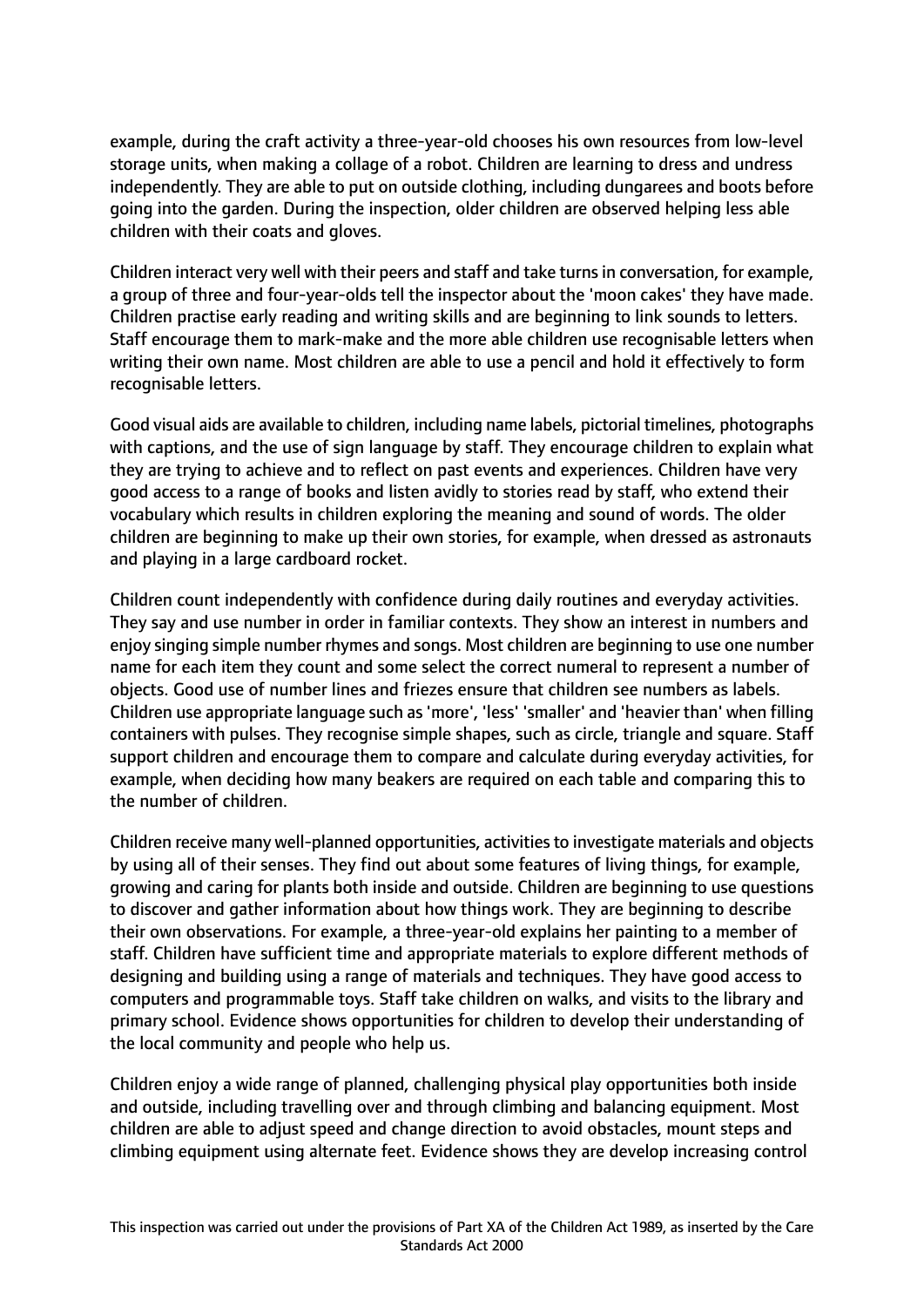when using equipment for throwing, catching and peddling. Children's manipulative skills are well developed and they successfully use a wide range of tools such as scissors and pencils, and craft materials in the many creative activities offered.

## **Helping children make a positive contribution**

The provision is outstanding.

Staff provide an extensive range of resources and activities to promote a positive view of the wider world, for example, topics such as 'Native Americans'. Evidence shows activities, which help children value diversity, including the celebration of Hanukkah, Christmas and Chinese New Year. Children establish a robust understanding of their local community as they visit local amenities, such as the local common, the library, shops and the church. All children in the nursery are valued and respected as individuals by staff, who take great care to ensure that all children are included. Children benefit from the very well planned activities and close links with the local primary school. These include visits to the schools with the provider and visits from the reception teachers.

The provision has excellent procedures in place to offer support to children with learning difficulties, physical disabilities and children who speak English as an additional language. Staff are extremely proactive in supporting children with individual needs, which develops their sense of belonging and their self-esteem. Staff work closely with parents and carers to ensure that children's individual needs are met. Parents are offered a well-written 'Additional Needs Information Leaflet' which the provider has produced, on how to obtain further information from both the staff and outside agencies if they feel they require extra support.

Children's behaviour is very good and they recognise the difference between right and wrong. Staff help children to understand why some behaviour is not appropriate and talk to them about how it makes each other feel. As a result, children know what is expected of them and show high levels of confidence and self-esteem. Children show care and concern for each other and play together cooperatively, sharing, taking turns and assisting one another. Staff praise and reaffirm their achievements, guiding their social and moral values.

The partnership with parents is outstanding. Parents actively contribute towards their children's learning and development because they are fully informed of the daily activities. The provider implements highly effective induction sessions and offers parents well-written information which includes the policies and procedures. Further information is offered on the Foundation Stage, the early learning goals and Birth to three framework.

The partnership with parents and carers is outstanding. Parents and staff regularly discuss the progress of all children at parents' sessions, using the children's assessment records. They also share information informally on a daily basis as staff make time to talk to parents. Parents are encouraged to contribute to their child's learning, for example, through the book lending scheme. Systems are in place to ensure that all parents' comments and concerns are noted. Comprehensive records are kept, including the findings of their investigations and actions that have been taken.

This is a positive approach. Children's spiritual, moral, social and cultural development is fostered.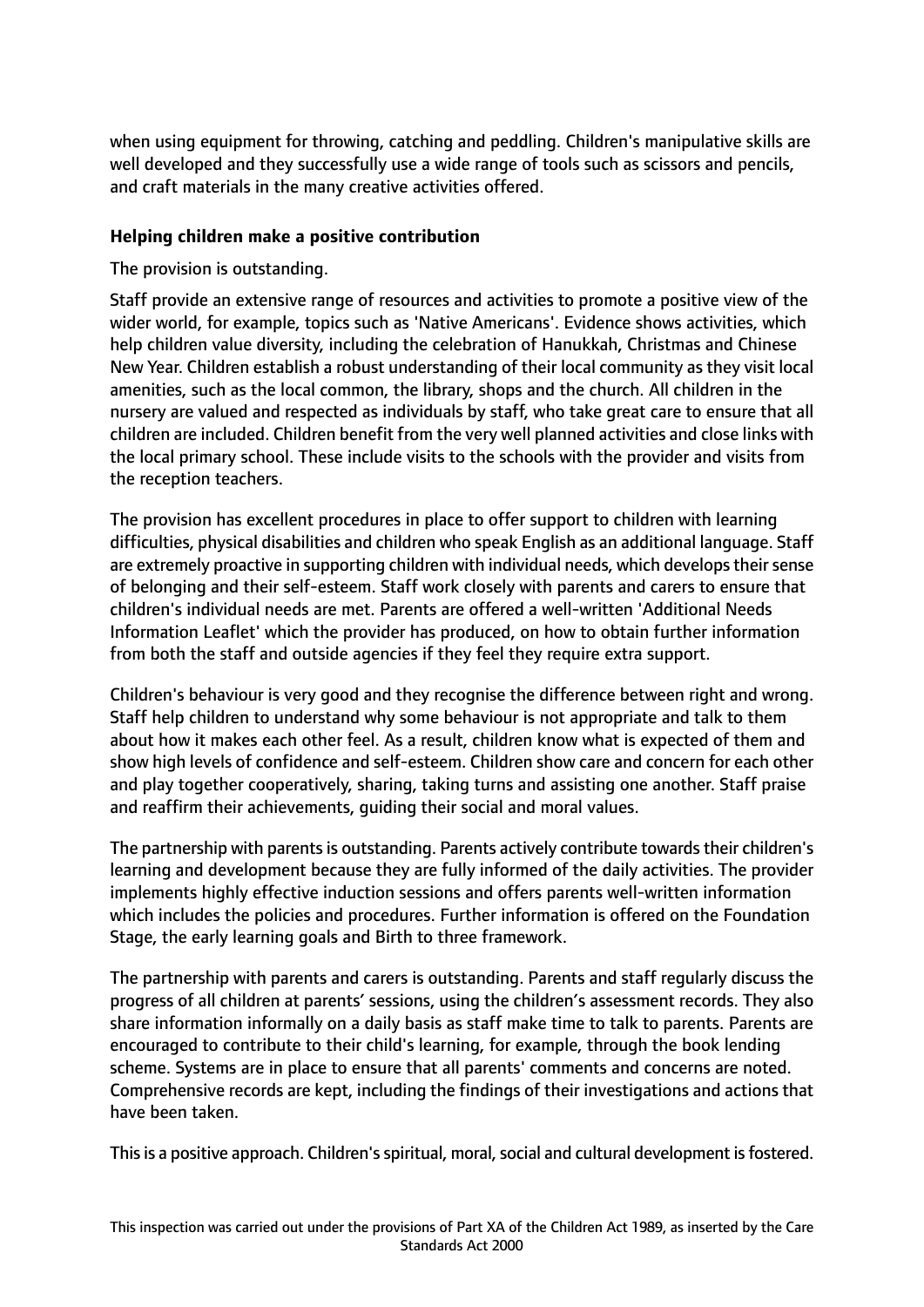## **Organisation**

The organisation is good.

All staff hold appropriate childcare and teaching qualifications, and all have experience of caring for children. The provider and staff offer high quality opportunities, which are rooted in their expert knowledge of childcare and development. Staff deployment is excellent and they have a very clear understanding of what is expected of them on a daily basis, helping to promote positive outcomes for children. They see self-development as very important and are very keen to attend further training. Systems such as staff appraisals are in place and regular team meetings are held to ensure that the needs of the children and staff are met.

The on-going training, for example, around the Birth to three matters framework, the quality assurance scheme, first aid, safeguarding children and NVO training, contribute to the children's development, health, safety and wellbeing. Children benefit and make good progress in their learning due to the good knowledge of the staff who extend activities naturally. All legally required documentation is in place and shared with parents, including children's and staff records, register, accident and medication records. However, some information in one of the procedures requires updating.

The leadership and management of the nursery education is outstanding. She has ensured that all those working with children in receipt of funding for nursery education have a very good knowledge of the curriculum guidance. The provider offers strong support to staff and parents on a regular basis. She observes and monitors the quality of teaching. All aspects of children's wellbeing and learning are evaluated and areas for improvement are identified and acted on. The provider and staff are committed to the improvement of the provision.

The setting meets the needs of the range of the children for whom they provide.

## **Improvements since the last inspection**

At the last inspection, the provider was asked to ensure that procedures are put in place to check that all persons escorting children on outings are vetted and that any vehicle used to transport children conforms to legal requirements and has appropriate insurance cover in place.

The provider has reviewed the outings policy and procedures, and all persons who accompany children, hold current Criminal Records Bureau checks. She ensures that all drivers and vehicles hold the required paperwork before the provider uses them for transporting children.

# **Complaints since the last inspection**

Since the last inspection there have been no complaints made to Ofsted that required the provider or Ofsted to take any action in order to meet the National Standards.

The provider is required to keep a record of complaints made by parents, which they can see on request. The complaints record may contain complaints other than those made to Ofsted.